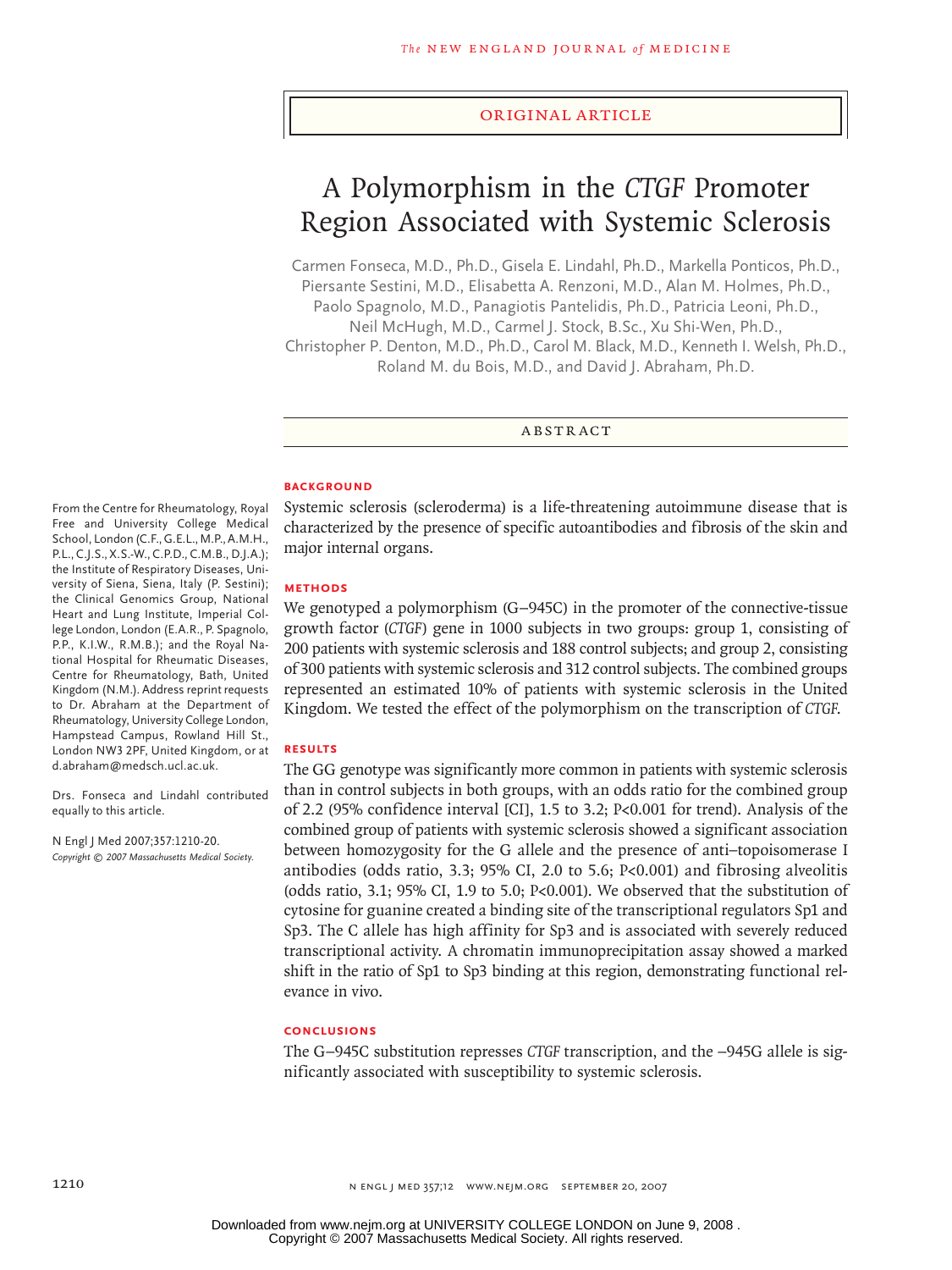STEMIC SCLEROSIS (SCLERODERMA) IS A clinically heterogeneous disorder of the connective tissue characterized by immune activation, vascular damage, and fibrosis.<sup>1</sup> Major orystemic sclerosis (scleroderma) is a clinically heterogeneous disorder of the connective tissue characterized by immune acgan-based complications involving the lungs, heart, kidneys, and gastrointestinal tract determine mortality and morbidity. Moreover, the presence of highly specific and mutually exclusive autoantibodies is associated with distinct clinical phenotypes.<sup>2</sup>

Clinical and experimental data suggest that the pathogenesis of systemic sclerosis is multifactorial, involving both genetic and environmental factors.<sup>3</sup> Genetic susceptibility to systemic sclerosis is complex, involving several genes and chromosomal loci4 with small and probably additive individual effects.

The expression of the gene encoding connective-tissue growth factor (*CTGF*), also known as CCN2, has been found to be greatly up-regulated in gene-expression–profiling studies of skin-biopsy specimens5,6 and of fibroblasts cultured from skin7 and lung tissue (unpublished data) from patients with systemic sclerosis. Moreover, CTGF has been associated with key biologic functions, including fibroblast proliferation, the production of extracellular matrix, and the formation of adhesion and granulation tissue,<sup>8</sup> processes that are relevant to systemic sclerosis. Indirect genetic evidence of the involvement of the *CTGF* gene in the pathogenesis of systemic sclerosis is provided in a recent study of monozygotic and dizygotic twins that showed a concordant increase in the expression of *CTGF* in monozygotic twins who were discordant for systemic sclerosis.<sup>9</sup> In addition, genomewide screening of specimens obtained from Choctaw Indians of North America, who have a high incidence of systemic sclerosis, identified one region in particular, 6q23–27, to which a large number of genes, including *CTGF,* map.10 Taking all of these observations into account, we hypothesized that variations in the promoter region of *CTGF* confer susceptibility to systemic sclerosis.

#### METHODS

## **Study Patients**

We enrolled 500 white patients (426 women and 74 men) with systemic sclerosis, who fulfilled the preliminary criteria of the American College of Rheumatology for the disease, $11$  and 500 healthy white unrelated control subjects. Of these participants, 200 patients with systemic sclerosis and 188 control subjects were included in the initial screening group (group 1), and 300 patients with systemic sclerosis and 312 control subjects were assessed in the second group (group 2) (Table 1). All patients with systemic sclerosis were undergoing treatment at the Royal Free Hospital or the Royal Brompton Hospital in London or the Royal National Hospital for Rheumatic Diseases in Bath, and complete clinical and serologic information was available. The control samples were collected from healthy volunteers from the above-mentioned three hospitals and were unrelated to the patients with systemic sclerosis. Data on race and ethnic background were recorded from the patients' medical records. For the control subjects, this information was self-reported as part of an open-ended questionnaire completed during the enrollment interview.

Systemic sclerosis was classified as either a limited subtype or a diffuse subtype according to the extent of the skin involved, as proposed by LeRoy et al.<sup>12</sup> The presence of fibrosing alveolitis, scleroderma renal crisis, and isolated pulmonary

| Table 1. Clinical and Serologic Characteristics of Patients with Systemic Sclerosis. |                      |                        |                        |
|--------------------------------------------------------------------------------------|----------------------|------------------------|------------------------|
| Variable                                                                             | Total<br>$(N = 500)$ | Group 1<br>$(N = 200)$ | Group 2<br>$(N = 300)$ |
|                                                                                      |                      | number (percent)       |                        |
| Sex                                                                                  |                      |                        |                        |
| Female                                                                               | 426 (85.2)           | 166 (83.0)             | 260 (86.7)             |
| Male                                                                                 | 74 (14.8)            | 34 (17.0)              | 40 (13.3)              |
| Skin involvement                                                                     |                      |                        |                        |
| Limited                                                                              | 364 (72.8)           | 137 (68.5)             | 227 (75.7)             |
| <b>Diffuse</b>                                                                       | 136 (27.2)           | 63(31.5)               | 73 (24.3)              |
| Organ involvement                                                                    |                      |                        |                        |
| Fibrosing alveolitis                                                                 | 207(41.4)            | 87(43.5)               | 120 (40.0)             |
| Isolated pulmonary<br>arterial hypertension                                          | 44 (8.8)             | 22 (11.0)              | 22(7.3)                |
| Scleroderma renal crisis                                                             | 52 (10.4)            | 36(18.0)               | 16(5.3)                |
| No internal-organ<br>involvement*                                                    | 224 (44.8)           | 72 (36.0)              | 152 (50.7)             |
| Antibodies                                                                           |                      |                        |                        |
| Anti-topoisomerase I                                                                 | 155 (31.0)           | 54 (27.0)              | 101 (33.7)             |
| Anticentromere                                                                       | 166 (33.2)           | 58 (29.0)              | 108 (36.0)             |
| No anti-topoisomerase I<br>or anticentromere                                         | 179 (35.8)           | 88 (44.0)              | 91 (30.3)              |

\* Patients in this category did not have fibrosing alveolitis, isolated pulmonary arterial hypertension, or scleroderma renal crisis.

n engl j med 357;12 www.nejm.org september 20, 2007 1211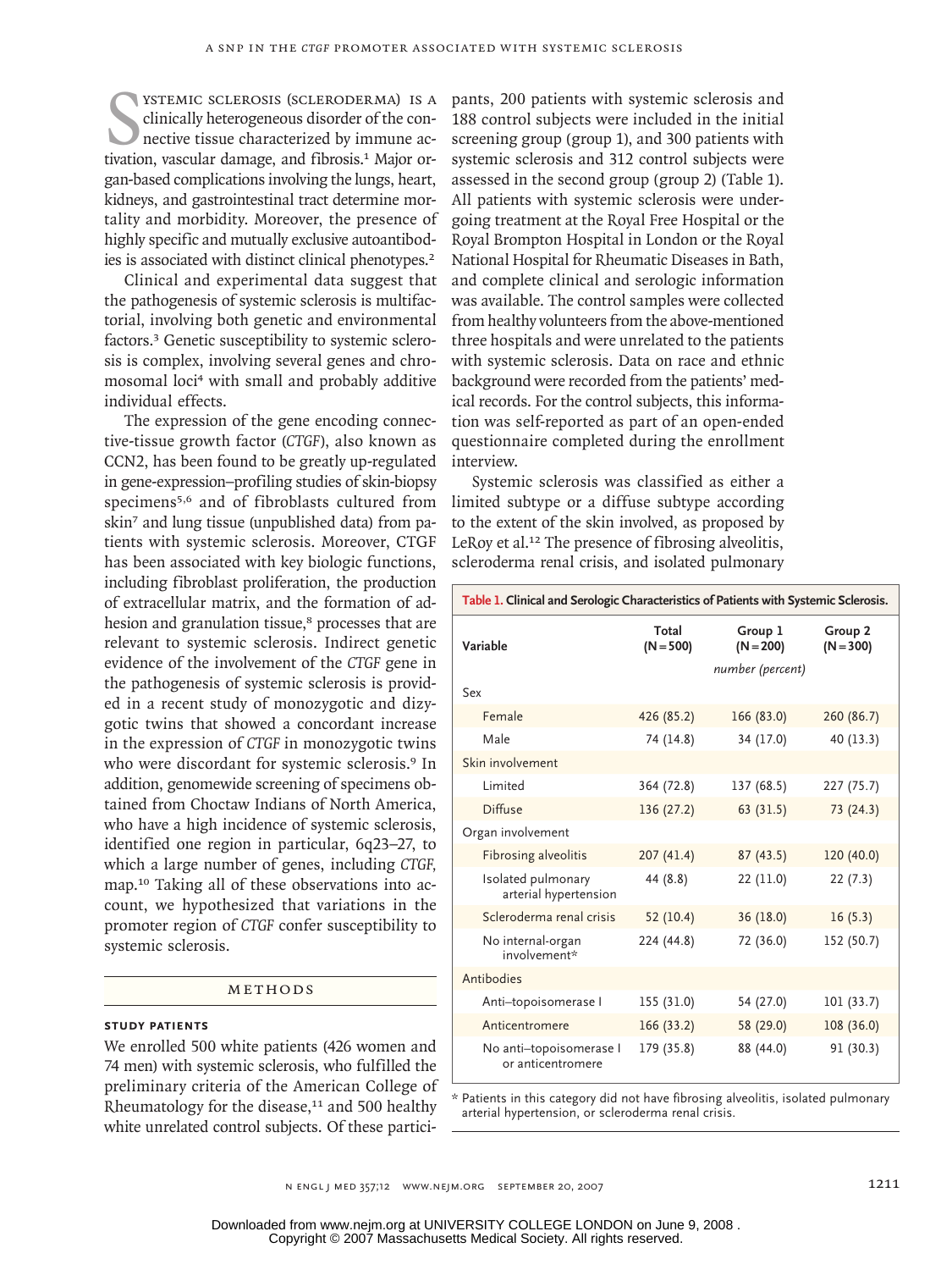arterial hypertension was defined according to internationally accepted criteria (see Methods in the Supplementary Appendix, available with the full text of this article at www.nejm.org). These clinically defined groups were not exclusive and consisted of 207 patients with fibrosing alveolitis, 44 with isolated pulmonary arterial hypertension, and 52 with scleroderma renal crisis (24 patients had fibrosing alveolitis with scleroderma renal crisis and 3 had isolated pulmonary arterial hypertension with scleroderma renal crisis); 224 patients had none of these complications. (The latter group was defined as having systemic sclerosis with no internal-organ involvement.)

Patients with systemic sclerosis were also classified into three nonoverlapping autoantibody subgroups: 155 patients had anti–topoisomerase I antibodies, 166 had anticentromere antibodies, and 179 patients had neither of these antibodies. (More detailed information about the group without either anti–topoisomerase I or anticentromere antibodies is provided in Table 1 of the Supplementary Appendix.) Autoantibody specificities were determined by standard methods that have been described previously.<sup>13,14</sup> The frequency and type of organ involvement in both groups are shown in Table 1.

Written informed consent was obtained from all subjects, and the study was approved by the ethics committee at the Royal Free Hospital.

## **Identification of Sequence Variants**

We compared sequences of the *CTGF* promoter region available in the National Center for Biotechnology Information's GenBank database (www. ncbi.nlm.nih.gov/entrez/query.fcgi?db=nucleotide) and directly sequenced approximately 1 kb of sequence upstream from the transcription start site<sup>15</sup> from 10 subjects.

The sequences across polymorphic sites (30 bp) were analyzed for putative nuclear-factor–binding sites by a search of transcription-factor–binding sites (TFBIND at http://tfbind.ims.u-tokyo.ac.jp).<sup>16</sup> Several single-nucleotide polymorphisms (SNPs) of low frequency were detected and are now all deposited in GenBank's dbSNP database. A common SNP, which was described previously as located at position −743 bp from the transcription start site, $17$  has since been included in the dbSNP database at position −945 from the ATG start codon (rs6918698). Because of this SNP's high frequency and location in a putative transcriptional element, we further investigated it in our study, and we adhere to the official reference of its location at −945 in this article.

## **Genotyping**

Genotyping was performed with the use of a polymerase-chain-reaction (PCR) assay with sequence-specific primers,18 as detailed in the Supplementary Appendix. The genotypes of 25 random samples were confirmed by direct sequencing by MGW Biotech.

## **Cell Culture**

We isolated lung fibroblasts as described previously.19 The cells were cultured under standard conditions in Dulbecco's modified Eagle's medium containing 10% fetal-calf serum. For transient transfection experiments, the cells were placed in 0.2% fetal-calf serum for 10 hours and then treated with fresh 0.2% fetal-calf serum with or without 1 U of thrombin per milliliter for 16 hours. For the electrophoretic mobility-shift assay (EMSA) and chromatin immunoprecipitation assay, cells were harvested after 24 hours in 0.2% fetal-calf serum. For all experiments except the chromatin immunoprecipitation assay, we used the same preparation of cells, at passage 4 to 7, from one patient with systemic sclerosis. For the chromatin immunoprecipitation assay, cell preparations from 13 subjects were genotyped and four homozygotes were selected: two control lines, genotypes CC and GG; and two systemic sclerosis lines, genotypes CC and GG.

## **Plasmid Constructs and Promoter-Activity Assays**

To generate the parent *CTGF* promoter–reporter construct, we cloned a 4.6-kb fragment of the *CTGF* gene from a P1-derived artificial chromosome clone (provided by Andrew Mungal, Sanger Institute, Cambridge, United Kingdom; GenBank accession number, AL354866) into the luciferase (Luc) reporter vector pGL3 (Promega) (see the Supplementary Appendix). This construct, which contains 4.5 kb of *CTGF* promoter sequence, was denoted as p-4.5–*CTGF*–Luc. We amplified a 1.6-kb fragment spanning the polymorphism from nine unrelated subjects who had previously been genotyped as homozygotes. After restriction enzyme digestion, which generates PmeI- and SacII-compatible sites at the ends, the resulting 1.5-kb fragments were cloned into the parent construct p-4.5–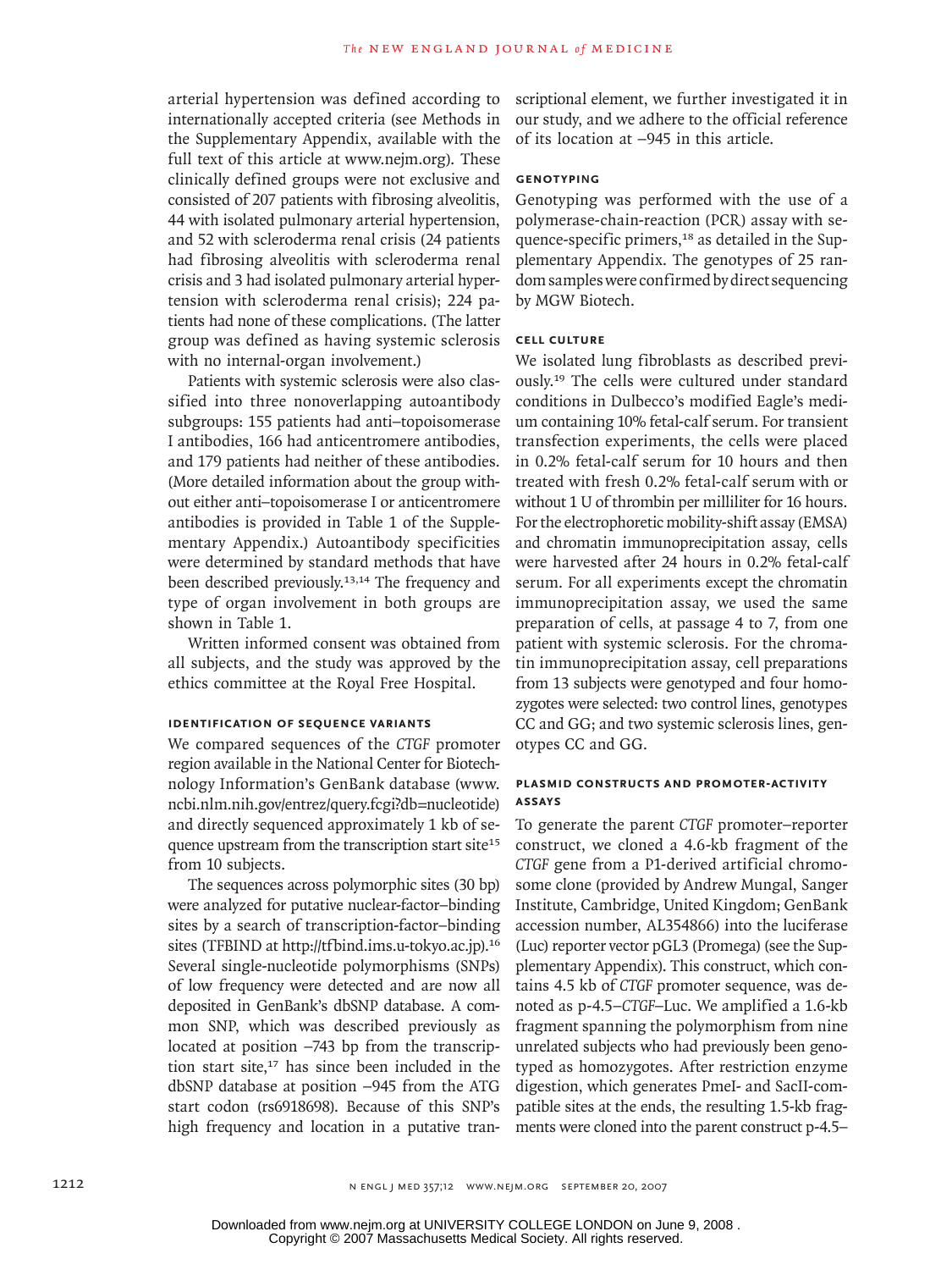*CTGF–*Luc. The 10 constructs were transiently transfected into human lung fibroblasts overnight with the use of Fugene 6 (Roche). After treatment, cells were lysed with the use of Reporter Gene Assay Lysis Buffer (Roche), and luciferase was measured with the use of luciferase reagents (Promega) in a chemiluminometer (Mithras LB 940, Berthold Technologies). A thymidine kinase promoter–renilla luciferase reporter plasmid (pRL-TK, Promega) was used as a transfection efficiency control. Triplicate wells were tested, and experiments were repeated at least twice. The parent construct, p-4.5–*CTGF*–Luc, was subjected to site-directed mutagenesis with the use of the QuikChange II XL kit (Stratagene) to make the substitution of guanine for cytosine at position −945. Primers used were forward ATTGATGGCCACTC**C**TCCC-TTGTCCTTGCC and reverse GGCAAGGACAAG-GGA**G**GAGTGGCCATCAAT. The two constructs were used in transient cotransfection assays, together with pCMV-Sp3 (provided by Guntram Suske),<sup>20</sup> or the empty vector control pCMV, as described above.

## **DNA-Binding Assays**

For EMSA, we prepared nuclear extracts from human lung fibroblasts as described previously<sup>21</sup> and used these extracts in binding reactions with <sup>32</sup>P-labeled double-stranded oligonucleotides spanning the polymorphic site: top-strand C allele oligonucleotide CATTGATGGCCACTC**C**TCCCTTG-TCCTTGCC and top-strand G allele oligonucleotide CATTGATGGCCACTC**G**TCCCTTGTCCTTGCC. We used standard conditions recommended by the kit manufacturer (Promega) and separated the reactions on a 4% polyacrylamide gel at 4°C and 160 V. Consensus oligonucleotides for Sp1 and EGR1 were purchased from Promega, and the following antibodies were used in supershift assays: Sp1 (sc-59X), Sp3 (sc-644X), and goat and rabbit IgG (Santa Cruz). A chromatin immunoprecipitation assay was performed with the use of a commercially available kit (Upstate), according to the manufacturer's instructions (see the Supplementary Appendix).

# **Statistical Analysis**

The genotype and allele frequencies were determined by direct counting. The genotype frequencies of the groups of patients and control subjects (in group 1, in group 2, and in the combined group, without consideration of serologic and clinical subgroups) were in Hardy–Weinberg equilibrium. The polymorphism was analyzed as an individual biallelic marker at a single locus. We used chi-square analysis, the Cochran–Armitage chi-square test for trend, and logistic-regression models to compare the distribution of the G−945C genotype among the groups of patients and control subjects.

Polytomous (multinomial) logistic-regression analyses were performed with the 500 control subjects as the base level and two possible outcomes of disease (with or without the specified feature) or more than two in the case of the antibodies, which were mutually exclusive. Polytomous logistic regression was also used in a case–case analysis to investigate the association between mutually exclusive serologic groups, with the group that was negative for both anti–topoisomerase I and anticentromere antibodies used as the control group. Since clinical features of the disease were not necessarily mutually exclusive, we analyzed their association with the G−945C genotype in a case–case approach with the use of logisticregression models in which the genotype distribution in patients who presented with each clinical feature was compared with that in patients without that feature. Results are expressed as odds ratios and 95% confidence intervals. Statistical calculations were performed with the use of Stata statistical software (version 9).

The significance of the difference between genotype groups in promoter–reporter regions and chromatin immunoprecipitation assays was estimated by means of a two-tailed Student's t-test (assuming equal variance) with the use of Excel (Microsoft).

# R esult s

#### **Identification of Sequence Variants**

The region of the *CTGF* promoter in the vicinity of position −945 has not been functionally characterized, but sequence inspection and database searches<sup>16</sup> have indicated that the single-base substitution at this site could affect DNA binding of several transcription factors, including paired box gene 3 (Pax3), upstream stimulatory factor (USF), myeloid zinc finger (MZF), and Sp1-like factors. The high prevalence of this polymorphism in our study population that was primarily of European descent and a strong likelihood that it binds Sp1 like factors, which have been implicated in the

n engl j med 357;12 www.nejm.org september 20, 2007 1213

Copyright © 2007 Massachusetts Medical Society. All rights reserved. Downloaded from www.nejm.org at UNIVERSITY COLLEGE LONDON on June 9, 2008 .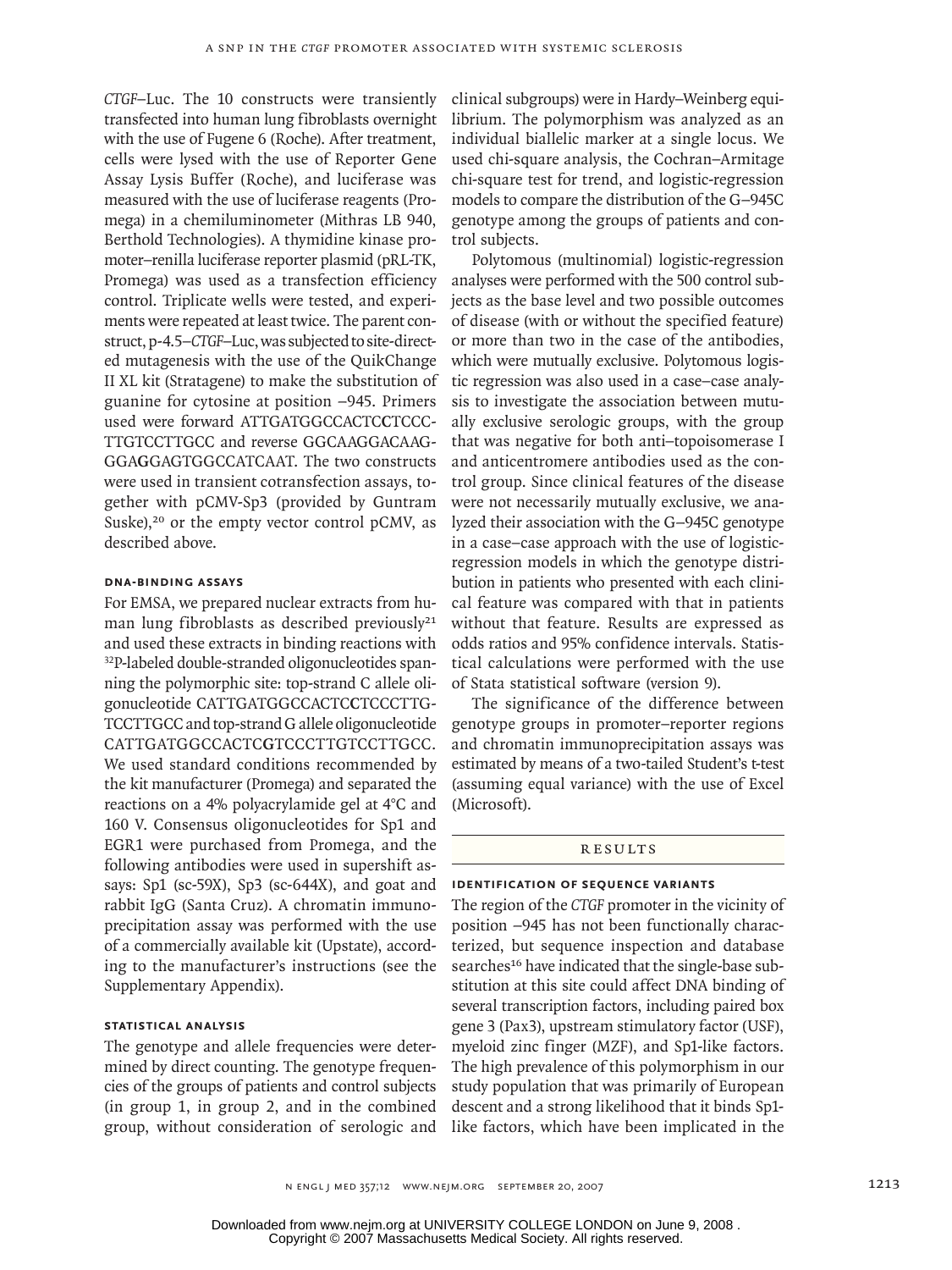| Table 2. Distribution of the G-945C Genotype.*                                                                                                                                                                                                                                                                                                                   |     |                    |                      |                   |                 |                    |               |                   |     |                              |               |        |                               |         |
|------------------------------------------------------------------------------------------------------------------------------------------------------------------------------------------------------------------------------------------------------------------------------------------------------------------------------------------------------------------|-----|--------------------|----------------------|-------------------|-----------------|--------------------|---------------|-------------------|-----|------------------------------|---------------|--------|-------------------------------|---------|
| Variable                                                                                                                                                                                                                                                                                                                                                         |     | Group <sub>1</sub> |                      |                   |                 | Group <sub>2</sub> |               |                   |     | Combined Group 1 and Group 2 |               |        | <b>Odds Ratio</b><br>(95% CI) | P Value |
|                                                                                                                                                                                                                                                                                                                                                                  |     | Y                  | ပ္ပ                  | ს<br>ს            |                 | ပ္ပ                | ပ္ပ           | ს<br>ს            |     | Y                            | ပ္ပ           | ს<br>ს |                               |         |
|                                                                                                                                                                                                                                                                                                                                                                  | пo. |                    | $\frac{1}{\sqrt{6}}$ |                   | пo.             |                    | $\frac{6}{5}$ |                   | no. |                              | $\frac{8}{3}$ |        |                               |         |
| Control subjects                                                                                                                                                                                                                                                                                                                                                 | 188 | 29.3               | 52.7                 | 18.0              | 312             | 26.6               | 53.5          | 19.9              | 500 | 27.6                         | 53.2          | 19.2   |                               |         |
| Patients with systemic sclerosis                                                                                                                                                                                                                                                                                                                                 | 200 | 20.5               | 52.0                 | 27.5 <sup>2</sup> | 300             | 19.3               | 48.4          | $32.3\ddagger$    | 500 | 19.8                         | 49.8          | 30.4   | $2.2(1.5-3.2)$                | < 0.001 |
| Fibrosing alveolitis                                                                                                                                                                                                                                                                                                                                             | 87  | 17.2               | 50.6                 | 32.2              | 120             | 15.8               | 46.7          | $37.5\frac{1}{7}$ | 207 | 16.4                         | 48.3          | 35.3   | $3.1(1.9 - 5.0)$              | 0.001   |
| Antibodies                                                                                                                                                                                                                                                                                                                                                       |     |                    |                      |                   |                 |                    |               |                   |     |                              |               |        |                               |         |
| Anti-topoisomerase                                                                                                                                                                                                                                                                                                                                               | 54  | 14.8               | 42.6                 | 42.6‡             | 101             | 18.8               | 42.6          | 38.6‡             | 155 | 17.4                         | 42.6          | 400    | $3.3(2.0 - 5.6)$              | 0.001   |
| Anticentromere                                                                                                                                                                                                                                                                                                                                                   | 58  | 17.2               | 58.6                 | 24.2              | 108             | 15.8               | 50.9          | 33.3              | 166 | 16.3                         | 53.6          | 30.1   | $2.7(1.6-4.5)$                | 0.001   |
| No anti-topoisomerase<br>or anticentromere                                                                                                                                                                                                                                                                                                                       | 88  | 26.1               | 53.4                 | 20.5              | $\overline{91}$ | 24.2               | 51.6          | 24.2              | 179 | 25.1                         | 52.5          | 22.4   | $1.3(0.8-2.1)$                | 0.35    |
| $*$ For the combined group, odds ratios and P values (for trend) are for the GG genotype as compared with the CC genotype.<br>‡ P<0.001 for the comparison with the control group.<br>『 P=0.01 for the comparison with the control group.<br>¶ P=0.005 for the comparison with the control group.<br>$\dagger$ P=0.03 for the comparison with the control group. |     |                    |                      |                   |                 |                    |               |                   |     |                              |               |        |                               |         |

pathogenesis of systemic sclerosis,<sup>22-24</sup> made this SNP our prime candidate.

We screened our initial group of patients and control subjects for this polymorphism, and a significant difference in genotype distribution was found between the 200 patients with systemic sclerosis and the 188 control subjects ( $P=0.03$ ), with an excess of the GG genotype in the disease group (in 27.5% of the patients vs. 18.0% of the control subjects, P=0.03). The association between the GG genotype and the diagnosis of systemic sclerosis was subsequently confirmed in an independent set (group 2), consisting of 300 patients with systemic sclerosis and 312 control subjects (difference in genotype distribution, P=0.001; proportion of G homozygotes, 32.3% in the group with systemic sclerosis vs. 19.9% in the control group; P<0.001) (Table 2). When the combined group of 500 patients with systemic sclerosis was compared with the combined group of 500 control subjects, the difference in the frequency of G homozygotes reached strong statistical significance (30.4% vs. 19.2%; odds ratio, 2.2; P<0.001 for trend) (Table 2). The genotype distribution of the G−945C polymorphism in all analyzed subgroups (group 1 and group 2) is shown in Table 2 of the Supplementary Appendix.

A significant trend toward an increase in the G allele copy number was observed in 155 patients with anti–topoisomerase I antibodies (odds ratio for CG, 1.3; odds ratio for GG, 3.3; P<0.001 for trend) and in 166 patients with anticentromere antibodies (odds ratio for CG, 1.7; odds ratio for GG, 2.7; P<0.001 for trend) but not in 179 patients with autoantibodies other than anti– topoisomerase I or anticentromere antibodies (odds ratio for CG, 1.1; odds ratio for GG, 1.3; P=0.35 for trend) (Table 2, and Table 4 of the Supplementary Appendix).

We further compared the association between the G−945C genotype and antibody status in a case–case analysis. There was a significant increase in the G allele copy number in samples that were positive for anti–topoisomerase I antibodies (P<0.005 by the Cochran–Armitage test) and for those that were positive for anticentromere antibodies (P<0.05) as compared with samples that were negative for both; no significant difference was found between samples that were positive for anti–topoisomerase I antibodies and those that were positive for anticentromere antibodies ( $P = 0.24$  by the Cochran–Armitage test).

1214 n engl j med 357;12 www.nejm.org september 20, 2007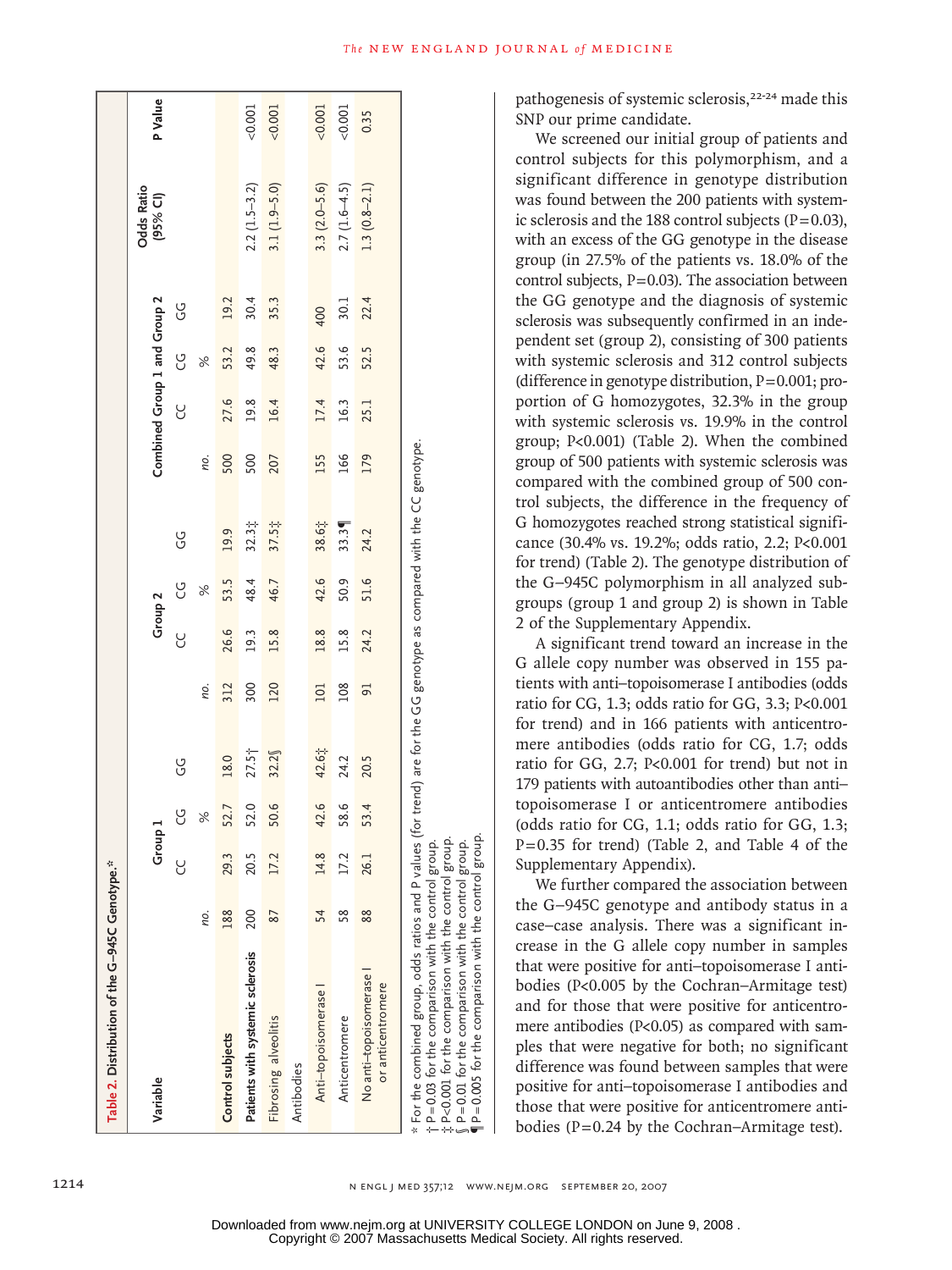The association between anti–topoisomerase I antibodies and fibrosing alveolitis in systemic sclerosis is well established<sup>25</sup> and raises the question of whether the strong association between this polymorphism and anti–topoisomerase I antibodies also reflects an association with fibrosing alveolitis. Since clinical phenotypes of the disease were not necessarily mutually exclusive, we performed a logistic-regression analysis to compare the G−945C genotype between patients with and those without each clinical feature using a case–case approach. This analysis revealed a significant association between the G allele and the presence of fibrosing alveolitis when compared with patients without fibrosing alveolitis (odds ratio for CG, 1.3; odds ratio for GG, 1.8; P<0.05). Moreover, this association remained significant after adjustment for sex and autoantibody group (odds ratio for CG, 1.6; odds ratio for GG, 2.0; P<0.05).

When the association between the G allele copy number and the presence or absence of fibrosing alveolitis was analyzed separately in each autoantibody group (Fig. 1A), a significant association was observed in the group that was positive for anti–topoisomerase I antibodies (P<0.05

**Figure 1. The G−945C Polymorphism in** *CTGF* **as a Risk Factor for Fibrosing Alveolitis in Systemic Sclerosis.**

Panel A shows the prevalence of fibrosing alveolitis according to the −945 genotype in *CTGF* in patients with systemic sclerosis who have either anti–topoisomerase I antibodies or anticentromere antibodies or lack both. T bars represent the standard error of proportions obtained with the use of generalized linear models. Panel B shows *CTGF* promoter–reporter constructs used in transfection assays, indicating the polymorphic site in relation to cloning sites and functional sites in the proximal promoter.23,26 Panel C shows the relative luciferase expression in human lung fibroblasts transfected with reporter constructs containing a promoter sequence cloned from 10 unrelated subjects, five G alleles and five C alleles. A thymidine kinase promoter–renilla luciferase vector was used as a transfection efficiency control. Shown are the means (+SE) of pooled data from three observations (triplicate cultures) for five constructs at basal conditions and after stimulation with 1 U of thrombin per milliliter; data are representative of two experiments. P<0.001 for the G alleles as compared with the C alleles at basal conditions (luciferase activity increased by a factor of 3.3) and after thrombin stimulation (increased by a factor of 2.9). SMAD denotes similar to mothers against decapentaplegic homologue, BCE-1 basal control element 1, Luc promoter– luciferase, and RLU relative luciferase units.

by the Cochran–Armitage test), and a nonsignificant trend was observed in the small group of patients who were positive for anticentromere antibodies ( $P=0.11$ ). However, no trend was found in the group without anti–topoisomerase I or anticentromere antibodies (P=0.48).

In a polytomous logistic-regression model with healthy control subjects as the base category and separate outcomes for patients with different autoantibodies and with or without fibrosing alveolitis, the combination of anti–topoisomerase I antibodies and fibrosing alveolitis was strongly associated with an increase in the G allele copy number (odds ratio for CG, 1.6; odds ratio for GG, 4.6; P<0.001). Similar results were ob-



n engl j med 357;12 www.nejm.org september 20, 2007 1215 Abraham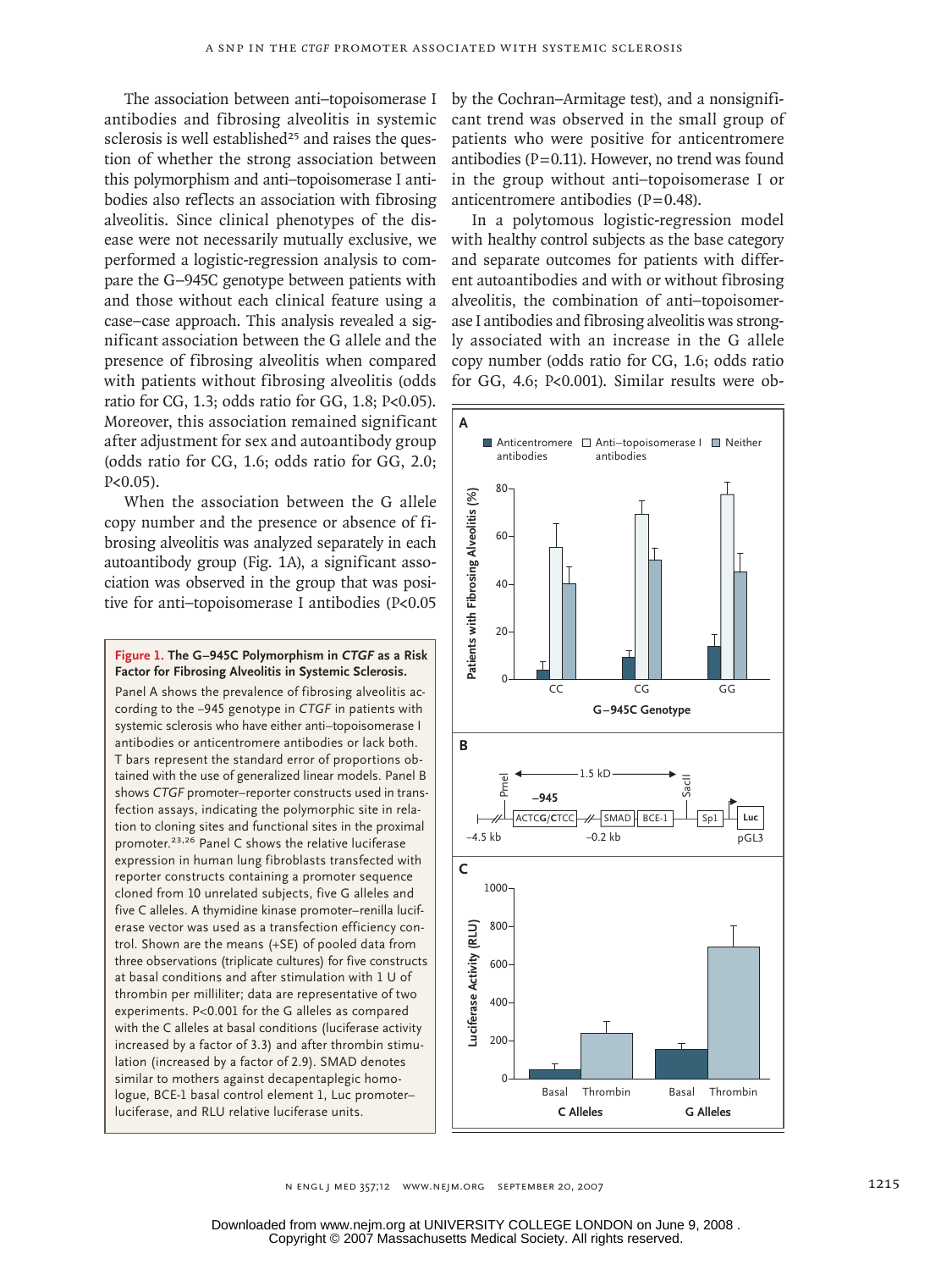served for anticentromere-positive systemic sclerosis either with fibrosing alveolitis (odds ratio for CG, 1.6; odds ratio for GG, 2.4;  $P=0.002$ ) or without fibrosing alveolitis (odds ratio for CG, 3.6; odds ratio for GG, 10.1;  $P=0.01$ ) but not in the groups without anti–topoisomerase I or anticentromere antibodies, regardless of the presence or absence of fibrosis. By contrast, after adjustment for autoantibody group, no significant association was found in patients with systemic sclerosis between the G allele copy number and the presence or absence of diffuse skin involvement, pulmonary hypertension, or renal crisis (Tables 3 and 4 of the Supplementary Appendix).

# **Promoter-Activity Analysis**

We investigated whether the polymorphism at position −945 affects the transcriptional activity of the *CTGF* promoter in primary pulmonary fibroblasts. We chose these cells because the lung is the most strongly implicated organ in our study, and fibroblasts are major producers of CTGF in the lung.27 We cloned 1.6-kb DNA fragments amplified by PCR spanning the polymorphic site from patients with defined CC or GG genotypes (five in each group) into a 4.5-kb promoter– reporter construct (p-4.5–*CTGF*–Luc) (Fig. 1B), and the genotype was verified by sequencing. Transient transfection assays with the use of these promoter–reporter constructs showed significantly higher transcriptional activity for the G allele constructs, both under basal conditions and after thrombin stimulation at 1 U per milliliter (Fig. 1C). Thrombin stimulation showed that the absolute transcriptional activity in the G allele was three times that in the C allele under profibrotic conditions.

## **Formation of Protein–DNA Complex**

We next assessed the interactions between protein and DNA at this site with the use of fibroblast nuclear extracts and EMSA. A striking difference between the G allele and C allele was observed, showing strong binding of nuclear proteins to the C allele, with two distinct complexes formed, but with a lack of binding to the G allele probe (Fig. 2A). Since the C variant forms part of a TCCTCCC element (polymorphic base underlined), an atypical Sp1-like binding site reported in the collagen type I $\alpha$ 1 gene,<sup>28</sup> we investigated whether the complexes contained such factors. Specificity of binding, tested by competition with unlabeled

**Figure 2 (facing page). Action of Sp3 in the Preferential Binding of the C Allele and Repression of Transcription.** In Panel A, electrophoretic mobility shift assay (EMSA) with <sup>32</sup>P-labeled probes containing the C and G alleles at position −945 shows differential transcription-factor binding to G−945C. Unlabeled oligonucleotides were used as competitors, as indicated, to demonstrate specificity of binding. Sp1 and early growth response 1 (EGR1) are consensus site oligonucleotides. In Panel B, EMSA using a labeled C-allele probe together with specific antibodies and IgG controls (goat [G] and rabbit [R] IgG) shows that Sp3 is the major factor binding to the C allele at position −945. Panel C shows the results of a semiquantitative chromatin immunoprecipitation assay using two control fibroblast preparations, a GG and a CC genotype, as an example. Input (10%) denotes the DNA sample before immunoprecipitation, diluted by a factor of 10 and used as a positive control; IP immunoprecipitation; and Ab antibody. In Panel D, the mean (+SE) ratios of Sp1 to Sp3 PCR product, measured by densitometry, are shown for pooled data from five independent experiments. P<0.01 for the GG genotype as compared with the CC genotype in control cells (ratio increased by a factor of 5.8), and P<0.001 for the GG genotype as compared with the CC genotype in cells from patients with systemic sclerosis (increased by a factor of 3.3). Panel E shows that Sp3 acts as a repressor at −945C. Luciferase expression from a G allele construct, p-4.5–*CTGF*–Luc (p-4.5G), and the corresponding C allele construct (p-4.5C), derived by site-directed mutagenesis from p-4.5–*CTGF*–Luc, is cotransfected with an expression vector for Sp3 (pSp3) or an empty expression vector (pEV). Data shown are means (+SE) of three independent experiments. The asterisk denotes P<0.01 for the difference between the effect of pSp3 and pEV on p-4.5C under basal conditions (a factor of 0.65). The dagger denotes P<0.001 for the difference between the effect of pSp3 and pEV on p-4.5C after thrombin stimulation (a factor of 0.47). Panel F shows a proposed model of interaction of the polymorphic site with the proximal promoter in the *CTGF* gene. The balance of complex components and transcriptional activity — for example, through acetylation (Ac) and phosphorylation (P) — is probably affected by the loss of Sp3 binding at position −945. Histone deacetylase (HDAC) and p300, a histone acetylase, may form parts of this complex together with Sp1, Sp3, SMAD protein, and other factors.

oligonucleotides, showed a loss of binding with the use of a C allele probe and an Sp1 consensus oligonucleotide, but not with the G allele probe and a consensus probe for another GC-rich binding factor, early growth response 1 (EGR1) (Fig. 2A). The use of specific supershift antibodies showed that Sp3 is the major factor binding to this site (C allele), with weak binding also of Sp1 (Fig. 2B).

We performed a chromatin immunoprecipita-

Copyright © 2007 Massachusetts Medical Society. All rights reserved. Downloaded from www.nejm.org at UNIVERSITY COLLEGE LONDON on June 9, 2008 .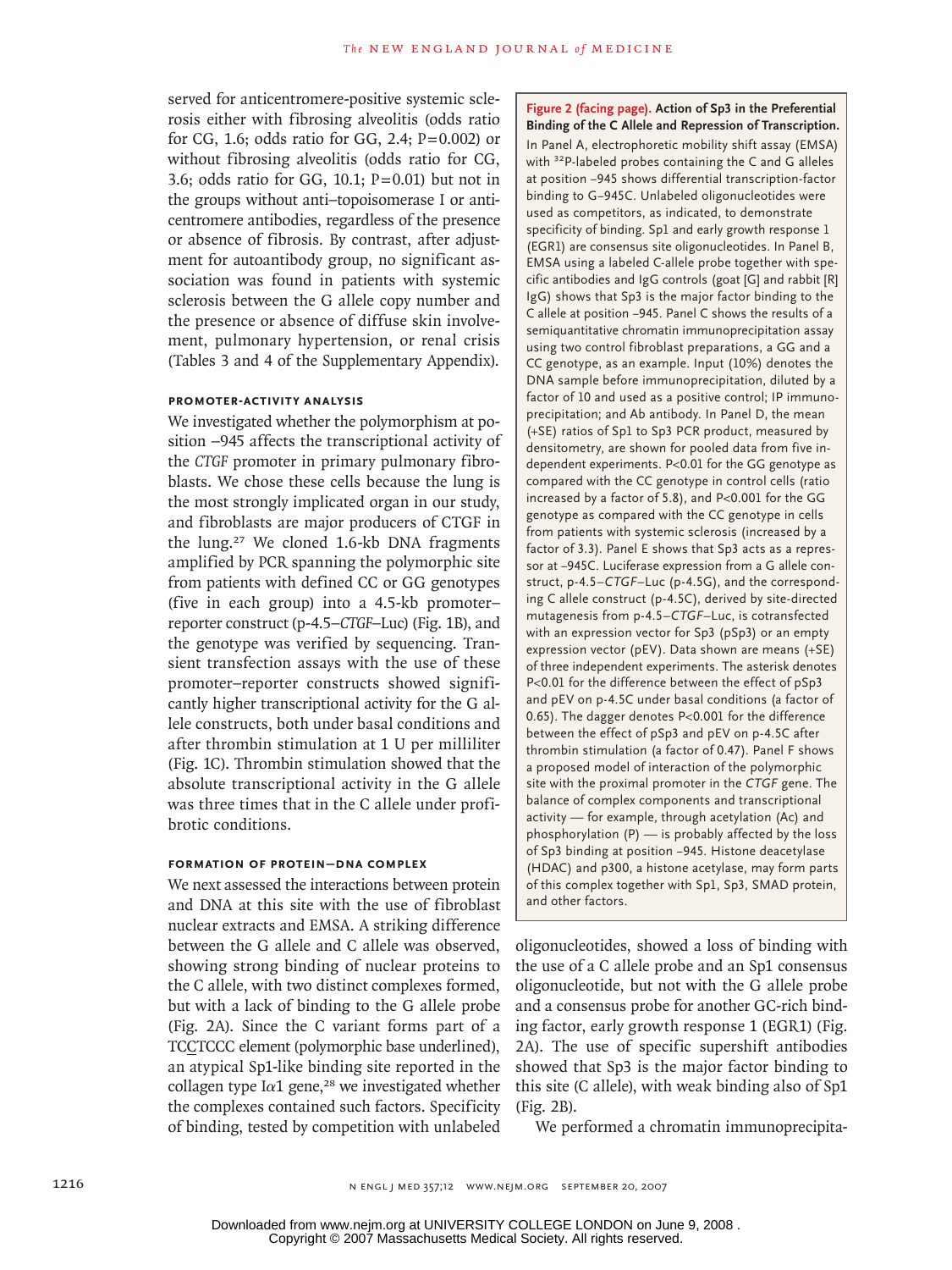

N ENGL J MED 357;12 WWW.NEJM.ORG SEPTEMBER 20, 2007 H/T EMail Line H/T ARTIST: ts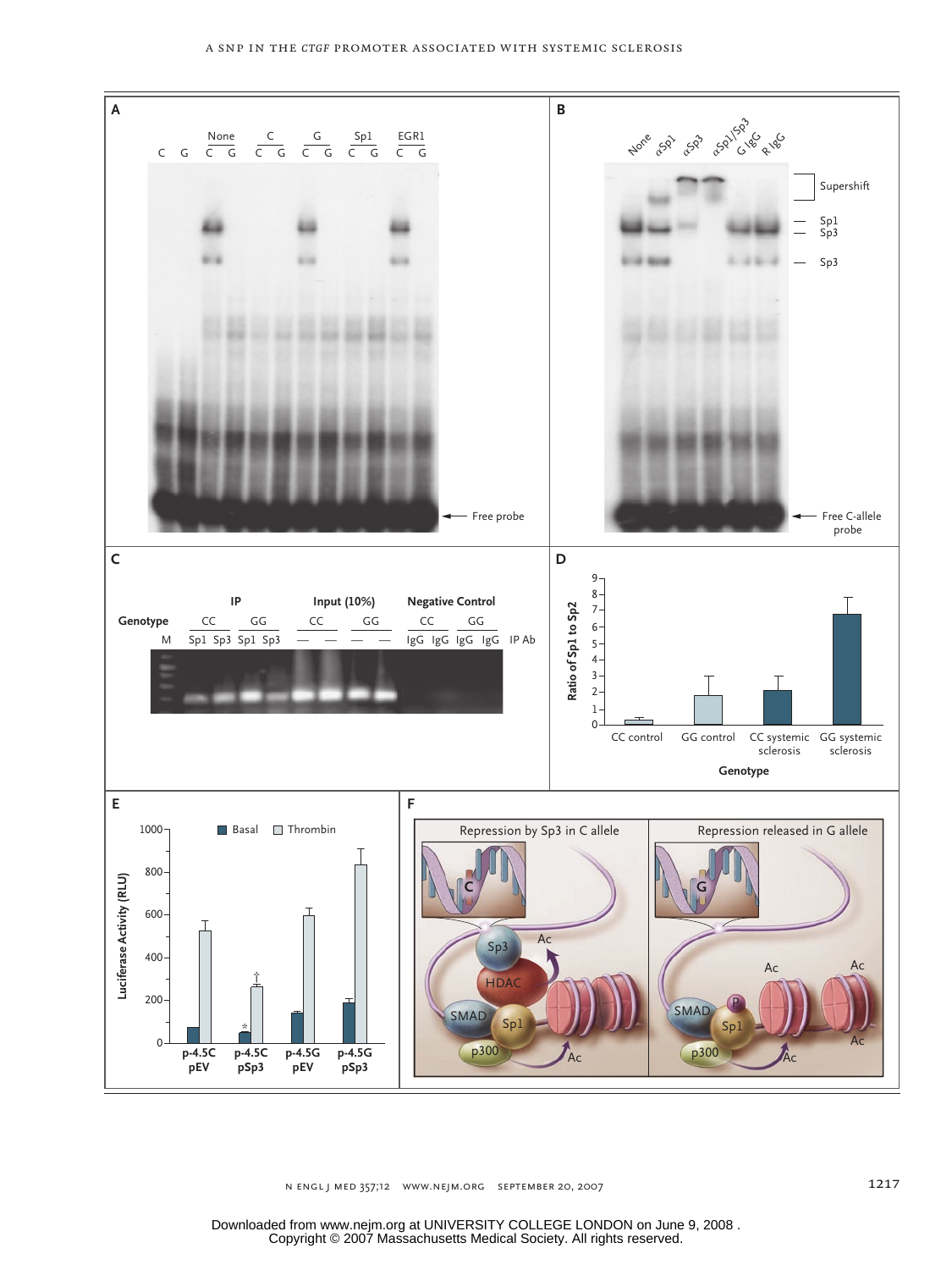tion assay using pulmonary fibroblasts that were homozygous for either cytosine or guanine at position −945. Chromatin was immunoprecipitated with the use of specific anti-Sp1 and anti-Sp3 antibodies, and DNA that was extracted from five independent experiments was amplified by *CTGF-*promoter–specific PCR spanning the polymorphic site. Binding of Sp3 and Sp1 was demonstrated in both CC and GG homozygote cells (Fig. 2C), a finding that might be explained by the presence of flanking Sp-factor sites (which was confirmed by sequencing). However, there was a strong and significant shift in the ratio of Sp1 binding to Sp3 binding toward higher ratios in GG homozygote cells (Fig. 2D). This shift was caused by the combination of a moderate loss in Sp3 binding and a dramatic gain in Sp1 binding (Fig. 2C). The allelic difference was observed in cells from both patients with systemic sclerosis and control subjects, with cells from patients with systemic sclerosis having a generally higher ratio of Sp1 to Sp3 binding than cells from control subjects.

# **Site-Directed Mutagenesis and Sp3 Overexpression**

Unlike Sp1, Sp3 has been reported to act as a transcriptional repressor or as an activator that is weaker than Sp1 but is competing for the same site.29 This finding would be consistent with our finding that enhanced transcriptional activity of the G allele promoter constructs correlated with a lack of Sp3 binding to this site. To test this hypothesis further, and to avoid influences by other putative sequence variants in the amplified fragments from different subjects, we substituted the G at this position with a C in the parent p-4.5– *CTGF*–Luc construct by site-directed mutagenesis and used these two constructs in cotransfection assays with an expression vector for Sp3 or an empty vector as the control. As predicted, Sp3 overexpression resulted in a significant repression of the C allele construct but had no repressive effect on the G construct (and sometimes had a slightly enhancing effect) (Fig. 2E).

## Discussion

Our data clearly show an association between the G−945C polymorphism in *CTGF* and systemic sclerosis, which renders *CTGF* a susceptibility gene for this complex disease. It appears that this SNP is associated with defined subgroups of patients within the disease, which may contribute to its typical heterogeneity. In particular, there is a strong association between G-allele homozygotes and the presence of specific antibodies (anti–topoisomerase I and anticentromere) associated with systemic sclerosis, as well as with patients with lung fibrosis, in whom the GG genotype represents a risk that is also independent of the antibody profile. Thus, homozygosity for the G allele carries an increased risk of scleroderma and, in particular, of positivity for anti–topoisomerase I antibodies and an increased risk of interstitial lung fibrosis among patients with this disorder. The association with anticentromere-antibody positivity, which has been linked to vascular complications, including isolated pulmonary arterial hypertension,<sup>25</sup> may suggest that a second mechanism involving *CTGF* overexpression is playing a role here. The effects of CTGF on cell proliferation or extracellular matrix production, if induced within certain vessels, could be plausible explanations for this association.

The genetics of autoimmune diseases in general is complex. The fact that major-histocompatibility-complex alleles confer a risk of such disorders has been known for more than 30 years, and more recent genetic studies have underscored a large number of novel loci and biologic pathways.30 Our study adds to a small number of recent studies linking polymorphisms of candidate genes more strongly with the presence of specific autoantibodies than with systemic sclerosis itself. The findings include genetic associations between tumor necrosis factor  $\alpha$  and anticentromere antibodies,<sup>31</sup> between interleukin-10 and anti–RNA polymerase and anti–U1-ribonucleoprotein autoantibodies,32 between endothelin receptor A and anti–RNA polymerase autoantibodies,<sup>33</sup> and between protein tyrosine phosphatase nonreceptor type 22 (PTPN22) and anti–topoisomerase I and anticentromere antibodies.<sup>34</sup>

Although there is a well-recognized association between particular autoantibodies and the clinical profile in patients with systemic sclerosis,25 little is known about the cellular and molecular mechanisms leading to the production of these antinuclear antibodies or how they are linked to particular organ involvement.35 However, some recent reports have suggested mechanisms by which autoantibodies can cause tissue damage at a cellular level, $36,37$  providing the missing connection between antibody profile and organ involvement. Our study indicates that CTGF,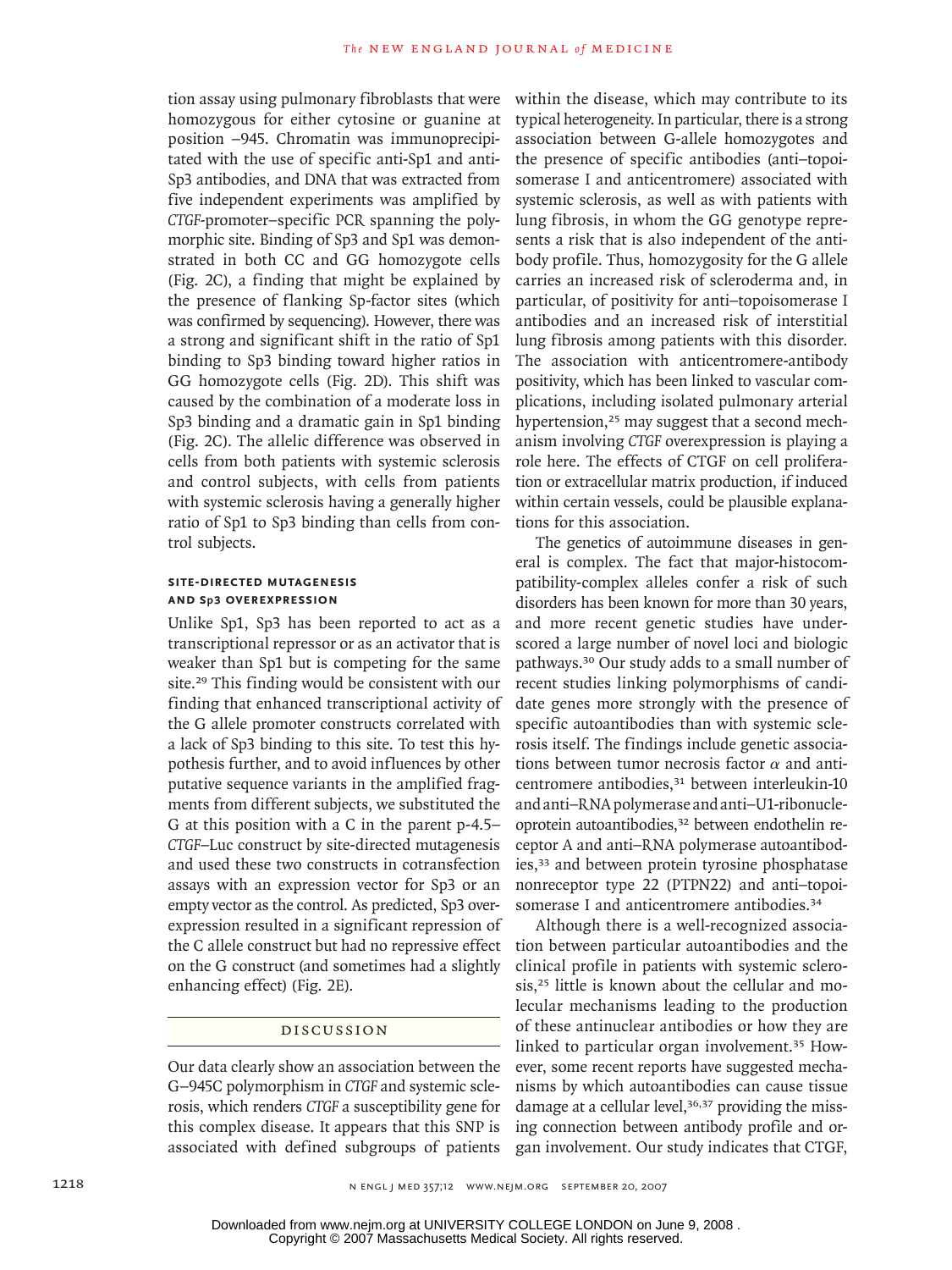through its biologic effects (e.g., cell survival, differentiation, and proliferation<sup>38</sup>) may be contributing to the pathogenesis of systemic sclerosis in a manner specific to either organs or cells. In this way, dysregulation of CTGF could directly contribute to the processes causing organ-specific damage associated with autoimmunity in systemic sclerosis. A possible alternative explanation for the associations we observed is that the effect of the *CTGF* polymorphism does not contribute to disease manifestations unless there is underlying tissue damage of a certain type (e.g., that associated with the presence of anti–topoisomerase I antibodies). Further detailed functional genetic studies will be required to address these issues. A third possibility is that the SNP is in linkage disequilibrium with another functional variant.

We have shown that the presence of a C allele at position −945 is critical for transcriptional suppression of the *CTGF* gene and that such suppression is mediated through Sp3 binding. This suppression would result in reduced CTGF production and potential protection against CTGF overexpression in disorders such as systemic sclerosis, in which a persistent wound-healing response appears to be an underlying pathogenic process. Such a functional explanation would be in agreement with the observation that the G allele is associated with systemic sclerosis, in which CTGF overexpression is generally observed. Thus, the functional experiments we describe not only unequivocally demonstrate differences in the transcriptional activity of the C and G alleles and differential DNA binding in vitro and in vivo but also identify a novel major repressor site in the *CTGF* promoter (the C allele).

Our chromatin immunoprecipitation assays showed that fibroblasts from patients with systemic sclerosis had an overall ratio of Sp1 to Sp3 binding that was higher than that of cells from control subjects. On the basis of previous reports that Sp1 often acts as a stronger activator than Sp3 and that Sp3 also often acts as a repressor (depending on the binding site and conditions),<sup>39</sup> the increased shift in the ratio of Sp1 to Sp3 probably would alter the rate of transcription and govern higher activity. This hypothesis is consistent with an overall increase in the transcriptional activity of *CTGF* in fibroblasts from patients with systemic sclerosis, as we have shown previously,<sup>23</sup> and with enhanced Sp1 binding activity.<sup>22,24</sup> From a genetic point of view, our chromatin immunoprecipitation assays showed that the ratios of Sp1 to Sp3 binding within each cell type were approximately three times as high for GG homozygote cells as for CC homozygotes, a finding that was consistent with higher transcriptional activity from the G alleles. The ratios of Sp1 to Sp3 binding in the fibroblasts from patients with systemic sclerosis with a CC genotype fell within the higher range in cells from control subjects with the GG genotype (Fig. 2C). This finding suggests that the effect of the polymorphism is superimposed on an underlying imbalance in the Sp1–Sp3 system in lung fibroblasts from patients with systemic sclerosis.<sup>22</sup>

On the basis of our findings, we propose a model in which the absence of a strong Sp3 site within the context of the promoter, as in the G allele, could change the balance of the basic transcription complex toward enhanced transcription (e.g., through altered acetylation or phosphorylation) (Fig. 2F). From an evolutionary perspective, sequence comparison with the *CTGF* orthologues of other species suggests that the C allele, the more prevalent allele in humans, has evolved recently (see the figure in the Supplementary Appendix). Although this finding requires confirmation through more extensive study, it implies that there is strong positive selection and the possibility of advantages for this repressor site in humans.

In summary, our study shows the direct genetic association between *CTGF* and systemic sclerosis and identifies a *CTGF* risk genotype involving a polymorphism within a novel Sp3-dependent transcriptional repressor site. The G allele is strongly linked to transcriptional activation of *CTGF* and to the risk of systemic sclerosis, particularly in patients with anti–topoisomerase I autoantibodies and pulmonary fibrosis. Thus, our findings not only identify a novel regulatory mechanism governing *CTGF* promoter activity but also directly place *CTGF* on the genetic map of human disease. These data provide new insight into the pathogenesis of systemic sclerosis, including clues to the mechanisms leading to specific disease subtypes. Moreover, they may also be relevant to mechanisms underlying a wide range of other human disorders with a fibrotic component.

Supported by the Arthritis Research Campaign, the Raynaud's and Scleroderma Association, the British Heart Foundation, the Asmarley Trust, the Scleroderma Society, and the Welton Foundation and by a grant (to Dr. Fonseca) from Instituto Nacional Enfermedades Respiratorias, Mexico.